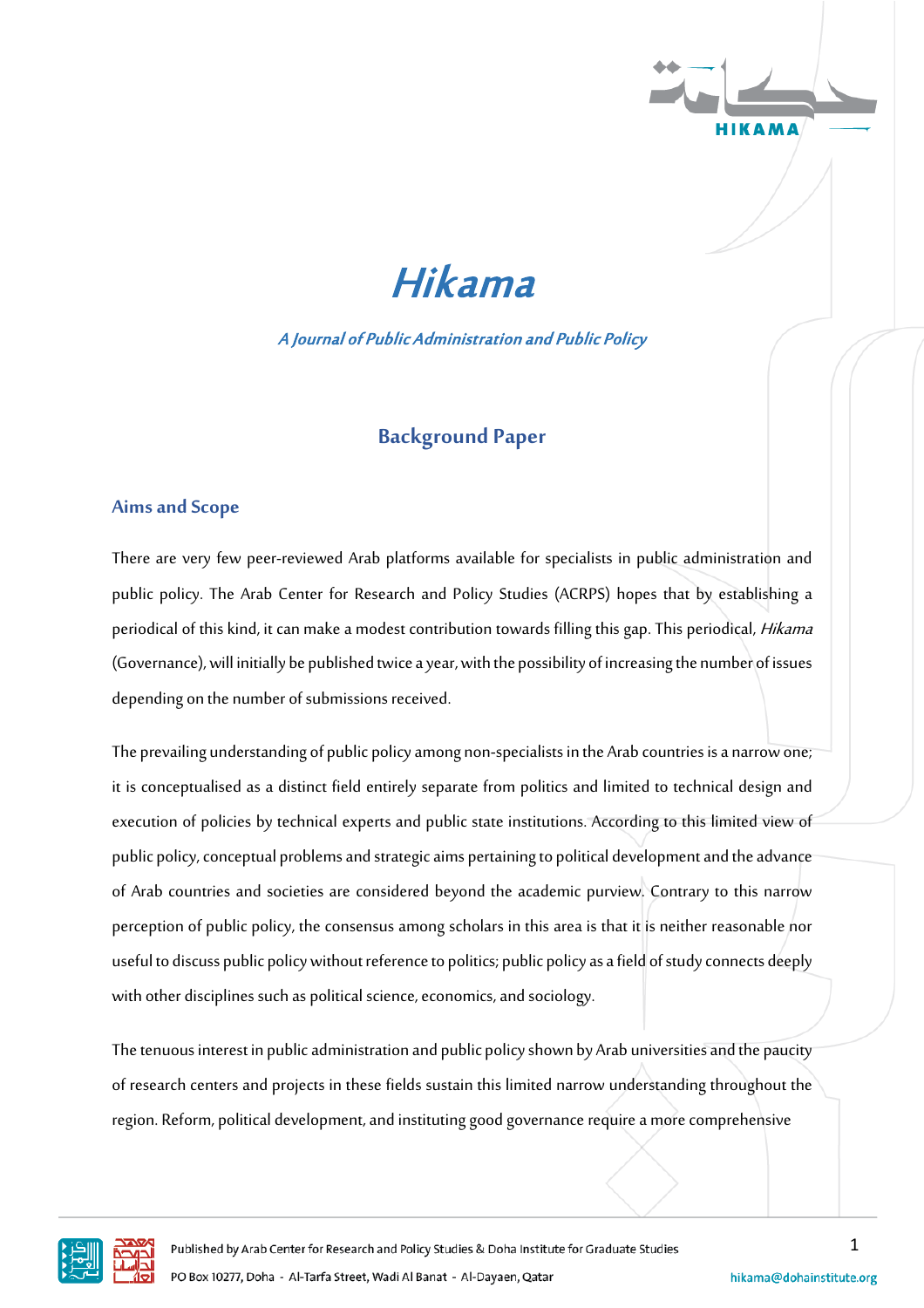

vision of public policy and public administration; such a broader vision should be informed by the standards of good governance that put the citizen front and center in public policy circles.

Hikama is the sixth peer-reviewed periodical to be published by the ACRPS as part of its mission to elevate Arab societies through providing for acomprehensive understanding of the different issues and problems confronting these societies, both domestically and internationally. *Hikama* seeks to broaden the understanding of the fields of public policy and public administration in the Arab World and reinvigorate the political and social elements of public policy. We would like it to be a space for academic thought and discussion on what Arab governments - with their values, institutions, and public bodies - are doing, and should aspire to do in order to nurture politically modern and socially just Arab societies.

Hikama seeks to be a professional academic platform where visions for research, theory and implementation in Arab public administration and public policy can be proposed and discussed. As a biannual peer-reviewed journal, it will serve the academic and research community as well as a broader audience of those interested in governance and the formulation and implementation of policy, including state policy-making elites, government officials and employees, and members of civil society addressing matters of public policy.

### **Journal Structure**

Hikama will consist of the following sections:

### **1) Peer-reviewed Papers**

Hikama will give priority to articles which have a clear theoretical and empirical basis; are concisely written and of a reasonable length (5,000-10,000 words); and follow an academic methodology in selection of research issues, data collection, analysis methods and drawing of conclusions. The journal will focus on research addressing the problems facing Arab societies, including policy process research and policy evaluation. The journal encourages submissions in the following areas:

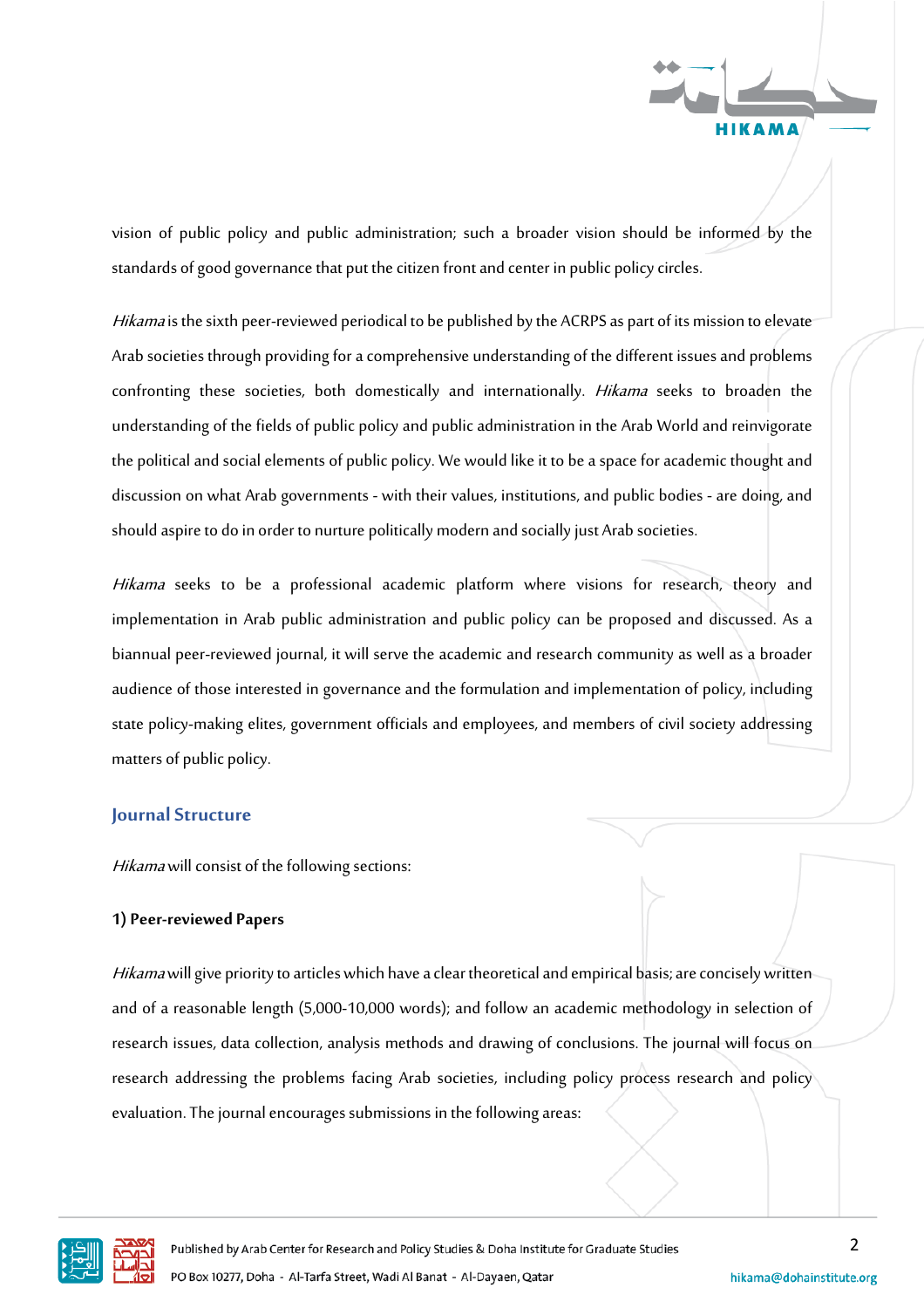

- Theoretical studies contributing to the development of the field, keeping up with recent developments, offering critical approaches to understanding of the issues and contributing new methodologies for study. Priority is given here to research that offers in-depth theoretical frameworks regarding the challenges faced bythe Arab World and contributes to an understanding of Arab casestudies.
- Studies concerning the strengthening of civil values and culture, the rule of law, institutions, citizenship, separation of powers and participation, as well as broader topics encompassing human rights and freedoms and political empowerment of marginalised groups, minorities, youth and women.
- Studies on improving the policymaking milieu and its regulation through democratic regulatory oversight mechanisms and the judiciary as well as internal oversight mechanisms.
- Studies focused on ways to improve government commitment and performance in sectors such as health, housing, education, research, development, environment, energy, resource management, land use, technology and information systems.
- Studies of human security in Arab societies and social and economic rights.
- Studies concerning the social aspects of administration and public policy and just distribution of services among citizens and rational social options.
- Studies concerning rationalisation and regulation of public spending and strengthening public resources. This includes studies on distribution of the tax burden, taxation systems and resource development.
- Studies on issues of international cooperation, particularly those concerning Arab and regional integration. Priority will be given to those studies that take a comparative Arab-Arab and South-South approach.

### **2) Policy Papers**

Hikama will also accept academic assessments of on-going developments in Arab public policy. These will be published as policy papers of between 3,000 and 5,000 words, focusing on in-depth analysis of a specific issue or problem with proposals for alternatives and actionable solutions (avoiding generalities) for policymakers. Policy papers must show that these solutions are viable and realistic in light of the bigger picture within the sector or field considered by the study as well as the expected returns.